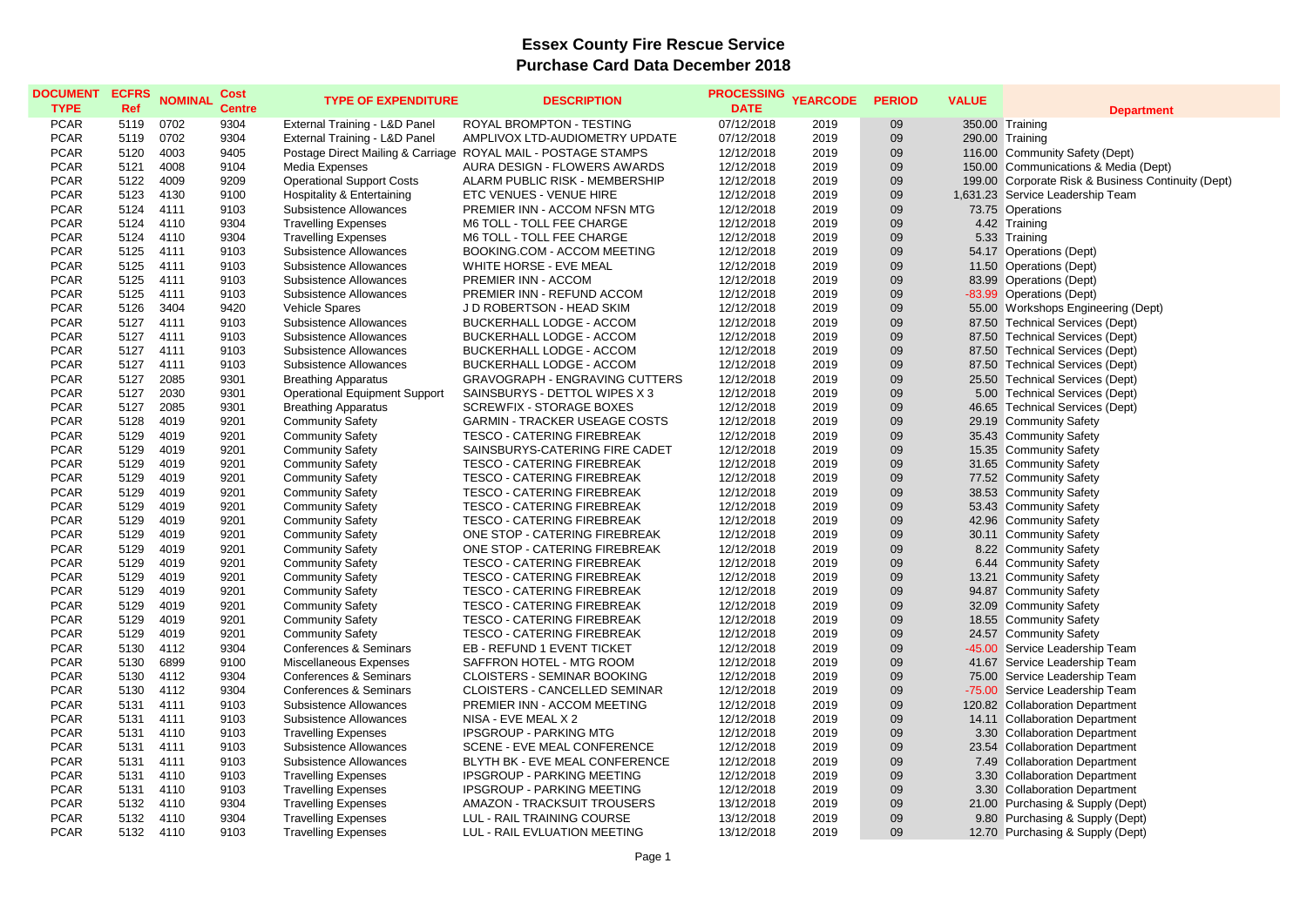| <b>DOCUMENT</b><br><b>TYPE</b> | <b>ECFRS</b><br>Ref | <b>NOMINAL</b> | <b>Cost</b><br><b>Centre</b> | <b>TYPE OF EXPENDITURE</b>        | <b>DESCRIPTION</b>                            | <b>PROCESSING</b><br><b>DATE</b> | <b>YEARCODE</b> | <b>PERIOD</b> | <b>VALUE</b> | <b>Department</b>                    |
|--------------------------------|---------------------|----------------|------------------------------|-----------------------------------|-----------------------------------------------|----------------------------------|-----------------|---------------|--------------|--------------------------------------|
| <b>PCAR</b>                    | 5133                | 2017           | 9401                         | Canteen Equipment                 | AO - MICROWAVE & TOASTER                      | 13/12/2018                       | 2019            | 09            |              | 398.34 Property Dept                 |
| <b>PCAR</b>                    | 5133                | 1499           | 9405                         | <b>Furniture and Fittings</b>     | <b>GRIMEFORD - BARRIER MAT</b>                | 13/12/2018                       | 2019            | 09            |              | 53.75 Property Dept                  |
| <b>PCAR</b>                    | 5133                | 2017           | 9401                         | Canteen Equipment                 | <b>CURRYS - TALL FREEZER FOR WTC</b>          | 13/12/2018                       | 2019            | 09            |              | 358.32 Property Dept                 |
| <b>PCAR</b>                    | 5133                | 2017           | 9401                         | Canteen Equipment                 | AO - REFUND MICROWAVE                         | 13/12/2018                       | 2019            | 09            |              | -191.67 Property Dept                |
| <b>PCAR</b>                    | 5134                | 4015           | 8200                         | <b>Community Commanders Funds</b> | <b>ESSEX MARINA - CATERING</b>                | 13/12/2018                       | 2019            | 09            |              | 150.00 East Area Command             |
| <b>PCAR</b>                    | 5134                | 4111           | 9304                         | <b>Subsistence Allowances</b>     | CHEF & BREWER- EVE MEAL COURSE                | 13/12/2018                       | 2019            | 09            |              | 15.79 East Area Command              |
| <b>PCAR</b>                    | 5135                | 4111           | 9103                         | Subsistence Allowances            | MARRIOTT - ACCOM REMEMBRANCE                  | 13/12/2018                       | 2019            | 09            |              | 126.67 Service Leadership Team       |
| <b>PCAR</b>                    | 5136                | 4110           | 9103                         | <b>Travelling Expenses</b>        | <b>C2C-RAIL GRENFELL INQUIRY</b>              | 13/12/2018                       | 2019            | 09            |              | 45.20 Operations (Dept)              |
| <b>PCAR</b>                    | 5136                | 4110           | 9103                         | <b>Travelling Expenses</b>        | <b>C2C-RAIL GRENFELL INQUIRY</b>              | 13/12/2018                       | 2019            | 09            |              | 26.40 Operations (Dept)              |
| <b>PCAR</b>                    | 5136                | 4130           | 9103                         | Hospitality & Entertaining        | SAINSBURYS- FOOD AWARENESS DAY                | 13/12/2018                       | 2019            | 09            |              | 82.50 Operations (Dept)              |
| <b>PCAR</b>                    | 5137                | 4111           | 9304                         | Subsistence Allowances            | STARBUCKS - REFRESHMENTS                      | 18/12/2018                       | 2019            | 09            |              | 23.60 014 USAR                       |
| <b>PCAR</b>                    | 5137                | 4111           | 9304                         | Subsistence Allowances            | STARBUCKS - REFRESHMENTS                      | 18/12/2018                       | 2019            | 09            |              | 15.82 014 USAR                       |
| <b>PCAR</b>                    | 5137                | 6899           | 9053                         | Miscellaneous Expenses            | <b>LINTBELLS - JOINT AID</b>                  | 18/12/2018                       | 2019            | 09            |              | 76.00 014 USAR                       |
| <b>PCAR</b>                    | 5137                | 6899           | 9304                         | Miscellaneous Expenses            | R3 SAFETY & RESCUE-FIELD GUIDE                | 18/12/2018                       | 2019            | 09            |              | 24.95 014 USAR                       |
| <b>PCAR</b>                    | 5137                | 0960           | 9504                         | <b>Occupational Health</b>        | COLCHESTER HOSP- INNOCULATIONS                | 18/12/2018                       | 2019            | 09            |              | 120.00 014 USAR                      |
| <b>PCAR</b>                    | 5137                | 4111           | 9304                         | Subsistence Allowances            | <b>M&amp;S - LUNCH DOG TRAINING</b>           | 18/12/2018                       | 2019            | 09            |              | 13.25 014 USAR                       |
| <b>PCAR</b>                    | 5137                | 4111           | 9304                         | Subsistence Allowances            | FERRYBRIDGE - CUP TEA                         | 18/12/2018                       | 2019            | 09            |              | 2.29 014 USAR                        |
| <b>PCAR</b>                    | 5137                | 4111           | 9304                         | Subsistence Allowances            | KEELE SOUTH - EVE MEAL                        | 18/12/2018                       | 2019            | 09            |              | 7.80 014 USAR                        |
| <b>PCAR</b>                    | 5138                | 6899           | 9400                         | Miscellaneous Expenses            | HEALTH&SAFETY LAB - SCREENING                 | 18/12/2018                       | 2019            | 09            |              | 60.00 Workshops Engineering (Dept)   |
| <b>PCAR</b>                    | 5138                | 3404           | 9420                         | Vehicle Spares                    | ALLOY SALES - ALUMINIUM                       | 18/12/2018                       | 2019            | 09            |              | 141.06 Workshops Engineering (Dept)  |
| <b>PCAR</b>                    | 5138                | 3320           | 9400                         | Purchase of Machinery & Plant     | PAYPAL - MOT ANNUAL ASSESSMENT                | 18/12/2018                       | 2019            | 09            |              | 35.00 Workshops Engineering (Dept)   |
| <b>PCAR</b>                    | 5138                | 3320           | 9400                         | Purchase of Machinery & Plant     | PAYPAL - MOT ANNUAL ASSESSMENT                | 18/12/2018                       | 2019            | 09            |              | 35.00 Workshops Engineering (Dept)   |
| <b>PCAR</b>                    | 5138                | 3404           | 9420                         | Vehicle Spares                    | SPORTSBIKESHOP - BAT OPTIMISER                | 18/12/2018                       | 2019            | 09            |              | 64.16 Workshops Engineering (Dept)   |
| <b>PCAR</b>                    | 5138                | 3320           | 9400                         | Purchase of Machinery & Plant     | PAYPAL - MOT ANNUAL ASSESSMENT                | 18/12/2018                       | 2019            | 09            |              | 35.00 Workshops Engineering (Dept)   |
| <b>PCAR</b>                    | 5138                | 3320           | 9400                         | Purchase of Machinery & Plant     | PAYPAL - MOT ANNUAL ASSESSMENT                | 18/12/2018                       | 2019            | 09            |              | 35.00 Workshops Engineering (Dept)   |
| <b>PCAR</b>                    | 5139                | 4110           | 9304                         | <b>Travelling Expenses</b>        | LUL- RAIL FARE TRAINING COURSE                | 18/12/2018                       | 2019            | 09            |              | 18.10 Training                       |
| <b>PCAR</b>                    | 5140                | 4110           | 9103                         | <b>Travelling Expenses</b>        | LNER - REFUND RAIL FARE                       | 18/12/2018                       | 2019            | 09            |              | -36.50 Control (Dept)                |
| <b>PCAR</b>                    | 5140                | 4110           | 9103                         | <b>Travelling Expenses</b>        | <b>GREATER ANGLIA - RAIL FARE</b>             | 18/12/2018                       | 2019            | 09            |              | 63.90 Control (Dept)                 |
| <b>PCAR</b>                    | 5140                | 6899           | 9102                         | Miscellaneous Expenses            | AMAZON - FRAUDULENT TRANS                     | 18/12/2018                       | 2019            | 09            |              | 89.90 Control (Dept)                 |
| <b>PCAR</b>                    | 5140                | 4111           | 9103                         | Subsistence Allowances            | MARKS&SPENCER - 6 X LUNCH                     | 18/12/2018                       | 2019            | 09            |              | 67.00 Control (Dept)                 |
| <b>PCAR</b>                    | 5141                | 4111           | 9103                         | Subsistence Allowances            | PREMIER INN - ACCOM ANGLOCO                   | 18/12/2018                       | 2019            | 09            |              | 173.75 Workshops Management (Dept)   |
| <b>PCAR</b>                    | 5141                | 4111           | 9103                         | Subsistence Allowances            | RED KITE - EVE MEALS ANGLOCO                  | 18/12/2018                       | 2019            | 09            |              | 67.37 Workshops Management (Dept)    |
| <b>PCAR</b>                    | 5141                | 4111           | 9103                         | <b>Subsistence Allowances</b>     | FRIENDLY FARMER - LUNCH                       | 18/12/2018                       | 2019            | 09            |              | 26.60 Workshops Management (Dept)    |
| <b>PCAR</b>                    | 5142                | 4019           | 9201                         | <b>Community Safety</b>           | CHELMSFORD CC - PARKING                       | 18/12/2018                       | 2019            | 09            |              | 10.50 Community Safety               |
| <b>PCAR</b>                    | 5142                | 4019           | 9201                         | <b>Community Safety</b>           | GOOD FIRENDS - 2 X EVE MEALS                  | 18/12/2018                       | 2019            | 09            |              | 56.50 Community Safety               |
| <b>PCAR</b>                    | 5142                | 4019           | 9201                         | <b>Community Safety</b>           | <b>NCP LIMITED - PARKING FEE</b>              | 18/12/2018                       | 2019            | 09            |              | 30.00 Community Safety               |
| <b>PCAR</b>                    | 5142                | 4019           | 9201                         | <b>Community Safety</b>           | AMAZON - PRIME MEMBERSHIP                     | 18/12/2018                       | 2019            | 09            |              | 7.99 Community Safety                |
| <b>PCAR</b>                    | 5142                | 4019           | 9201                         | <b>Community Safety</b>           | <b>WELCOME BREAK - REFRESHMENTS</b>           | 18/12/2018                       | 2019            | 09            |              | 5.73 Community Safety                |
| <b>PCAR</b>                    | 5142                | 4019           | 9201                         | <b>Community Safety</b>           | <b>WELCOME BREAK - REFRESHMENTS</b>           | 18/12/2018                       | 2019            | 09            |              | 5.06 Community Safety                |
| <b>PCAR</b>                    | 5143                | 4019           | 9201                         | <b>Community Safety</b>           | <b>IKEA - STORAGE CONTAINERS</b>              | 18/12/2018                       | 2019            | 09            |              | 50.00 Community Safety               |
| <b>PCAR</b>                    | 5143                | 4019           | 9201                         | <b>Community Safety</b>           | <b>GRAYS OFFICE - COPY PAPER</b>              | 18/12/2018                       | 2019            | 09            |              | 10.85 Community Safety               |
| <b>PCAR</b>                    | 5143                | 4019           | 9201                         | <b>Community Safety</b>           | <b>B&amp;Q- FIXINGS, PAINT &amp; ADHESIVE</b> | 18/12/2018                       | 2019            | 09            |              | 15.63 Community Safety               |
| <b>PCAR</b>                    | 5143                | 4019           | 9201                         | <b>Community Safety</b>           | BATRON TIMBER-2 X PANEL BOARDS                | 18/12/2018                       | 2019            | 09            |              | 70.00 Community Safety               |
| <b>PCAR</b>                    | 5144                | 2040           | 9505                         | IT Maintenance and Contracts      | <b>NAVORI - LICENCE</b>                       | 19/12/2018                       | 2019            | 09            |              | 1,435.21 ICT - Consumables Hardware  |
| <b>PCAR</b>                    | 5144                | 2040           | 9505                         | IT Maintenance and Contracts      | <b>NAVORI - LICENCE</b>                       | 19/12/2018                       | 2019            | 09            |              | -1,435.21 ICT - Consumables Hardware |
| <b>PCAR</b>                    | 5144                | <b>B217</b>    | 9505                         | Payments in Advance               | <b>NAVORI - LICENCE</b>                       | 19/12/2018                       | 2019            | 09            |              | 1,435.21 ICT - Consumables Hardware  |
| <b>PCAR</b>                    | 5144                | 4005           | 9505                         | <b>IT Consumables</b>             | J2 EFAX- MONTHLY SUBSCRIPTION                 | 19/12/2018                       | 2019            | 09            |              | 11.00 ICT (Dept)                     |
| <b>PCAR</b>                    | 5144                | 4005           | 9505                         | <b>IT Consumables</b>             | AMAZON PRIME - SUBSCRIPTION                   | 19/12/2018                       | 2019            | 09            |              | 7.99 ICT (Dept)                      |
| <b>PCAR</b>                    | 5145                | 4111           | 9103                         | <b>Subsistence Allowances</b>     | PREMIER INN - ACCOM MEETING                   | 19/12/2018                       | 2019            | 09            |              | 63.75 ICT (Dept)                     |
| <b>PCAR</b>                    | 5145                | 4110           | 9103                         |                                   | M6 TOLL - TOLL FEE CHARGE                     | 19/12/2018                       | 2019            | 09            |              | 5.33 ICT (Dept)                      |
| <b>PCAR</b>                    |                     | 4110           | 9103                         | <b>Travelling Expenses</b>        |                                               |                                  | 2019            | 09            |              |                                      |
|                                | 5146                |                |                              | <b>Travelling Expenses</b>        | SOUTHEND BC - PARKING MTG                     | 19/12/2018                       |                 |               |              | 3.42 Health & Safety (Dept)          |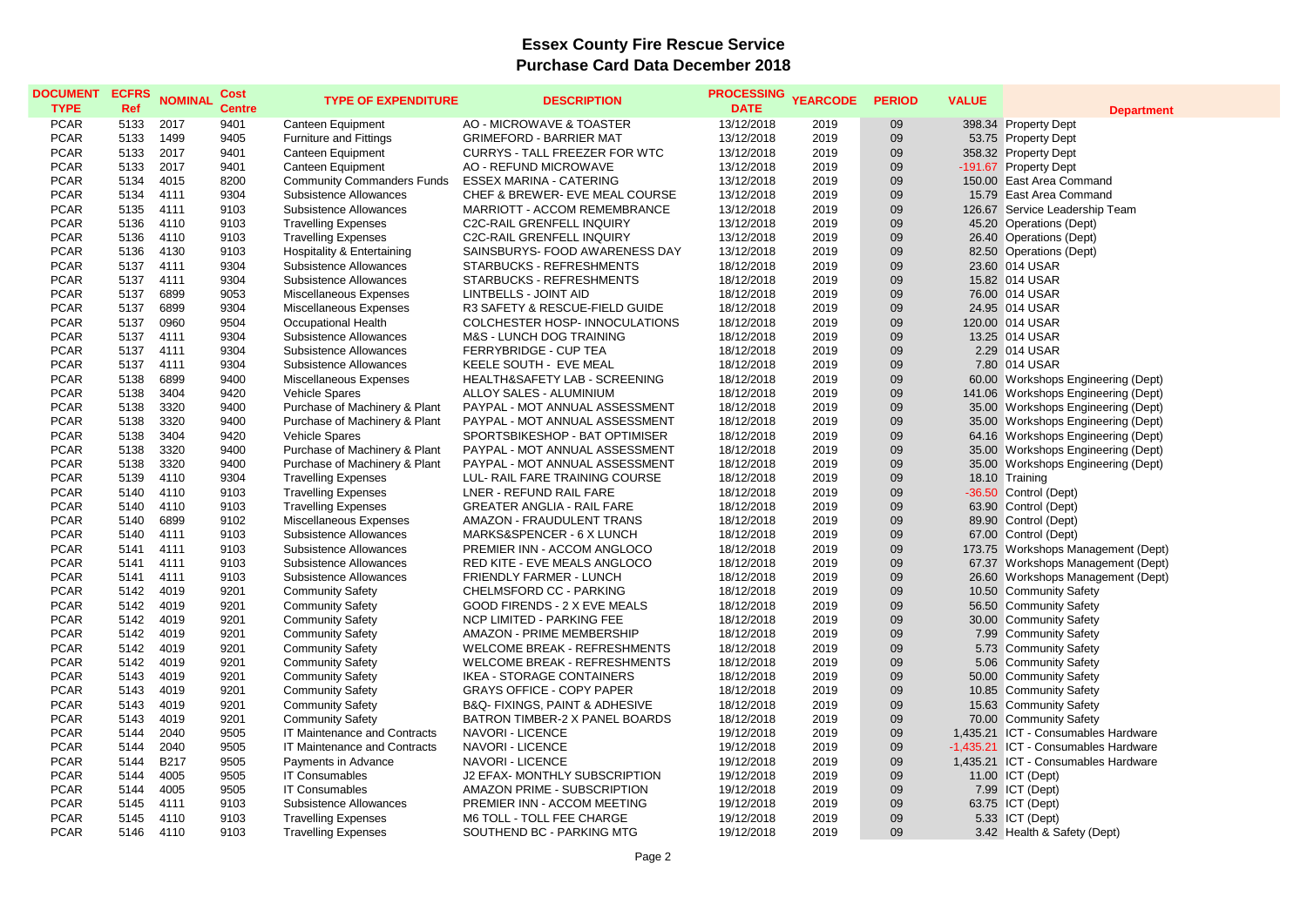| <b>DOCUMENT</b><br><b>TYPE</b> | <b>ECFRS</b><br>Ref | <b>NOMINAL</b> | Cost<br><b>Centre</b> | <b>TYPE OF EXPENDITURE</b>                             | <b>DESCRIPTION</b>                                               | PROCESSING YEARCODE<br><b>DATE</b> |      | <b>PERIOD</b> | <b>VALUE</b> | <b>Department</b>                                  |
|--------------------------------|---------------------|----------------|-----------------------|--------------------------------------------------------|------------------------------------------------------------------|------------------------------------|------|---------------|--------------|----------------------------------------------------|
| <b>PCAR</b>                    | 5147                | 0702           | 9304                  | External Training - L&D Panel                          | 123RF - ANNUAL SUBSCRIPTION                                      | 19/12/2018                         | 2019 | 09            |              | 439.80 Communications & Media (Dept)               |
| <b>PCAR</b>                    | 5147                | 0702           | 9304                  | External Training - L&D Panel                          | PAYPAL - CIPR MEMBERSHIP                                         | 19/12/2018                         | 2019 | 09            |              | 235.00 Communications & Media (Dept)               |
| <b>PCAR</b>                    | 5147                | 0702           | 9304                  | External Training - L&D Panel                          | FAR N BEYOND - SELFIE BOARD                                      | 19/12/2018                         | 2019 | 09            |              | 108.00 Communications & Media (Dept)               |
| <b>PCAR</b>                    | 5148                | 4111           | 9304                  | Subsistence Allowances                                 | SAINSBURYS - LUNCH COURSE                                        | 19/12/2018                         | 2019 | 09            |              | 17.65 Community Safety (Dept)                      |
| <b>PCAR</b>                    | 5149                | 6899           | 9053                  | Miscellaneous Expenses                                 | ALDI - VARIOUS TOILETRIES                                        | 19/12/2018                         | 2019 | 09            |              | 13.80 014 USAR                                     |
| <b>PCAR</b>                    | 5149                | 4001           | 9404                  | Stationery                                             | AMAZON - REPLACE CUTTING MAT                                     | 19/12/2018                         | 2019 | 09            |              | 6.55 014 USAR                                      |
| <b>PCAR</b>                    | 5150                | 4110           | 9103                  | <b>Travelling Expenses</b>                             | GREATER ANGLIA- RAIL ESMCP MTG                                   | 19/12/2018                         | 2019 | 09            |              | 51.20 East Area Command                            |
| <b>PCAR</b>                    | 5150                | 4111           | 9103                  | Subsistence Allowances                                 | TESCO - LUNCH ESMCP MTG                                          | 19/12/2018                         | 2019 | 09            |              | 4.12 East Area Command                             |
| <b>PCAR</b>                    | 5150                | 4110           | 9103                  | <b>Travelling Expenses</b>                             | <b>NCP - PARKING ESMCP MTG</b>                                   | 19/12/2018                         | 2019 | 09            |              | 7.20 East Area Command                             |
| <b>PCAR</b>                    | 5151                | 2030           | 9301                  | Operational Equipment Support                          | AMAZON - 18V BATTERY TWIN PACK                                   | 19/12/2018                         | 2019 | 09            |              | 27.30 Technical Services                           |
| <b>PCAR</b>                    | 5151                | 4111           | 9103                  | Subsistence Allowances                                 | FIR TREE HOTEL-ACCOM 18-19 FEB                                   | 19/12/2018                         | 2019 | 09            |              | 91.67 Human Resources (Dept)                       |
| <b>PCAR</b>                    | 5151                | 2012           | 9404                  |                                                        | Office/Admin Equipment (incl copic PAYPAL - REPLACE POWER LEAD   | 19/12/2018                         | 2019 | 09            |              | 11.80 Purchasing & Supply                          |
| <b>PCAR</b>                    | 5151                | 4019           | 9201                  | <b>Community Safety</b>                                | VIKING - REALLY USEFULL BOXES                                    | 19/12/2018                         | 2019 | 09            |              | 119.94 Community Safety                            |
| <b>PCAR</b>                    | 5151                | 4015           | 8200                  |                                                        | Community Commanders Funds    TV LICENCING - TV LICENCE SWF      | 19/12/2018                         | 2019 | 09            |              | 150.50 032 South Woodham Ferrers                   |
| <b>PCAR</b>                    | 5151                | 2303           | 9404                  | Clothing & Footwear                                    | AMAZON - METAL COAT HANGERS                                      | 19/12/2018                         | 2019 | 09            |              | 18.39 051 Brentwood                                |
| <b>PCAR</b>                    | 5151                | 2032           | 9301                  | Operational Equip-Initial Purchase PAYPAL - CARABINERS |                                                                  | 19/12/2018                         | 2019 | 09            |              | 18.30 Technical Services                           |
| <b>PCAR</b>                    | 5151                | 2087           | 9204                  | <b>Water Services</b>                                  | CONSTRUCTIONMAT- GAS TORCH KIT                                   | 19/12/2018                         | 2019 | 09            |              | 55.95 Water Services                               |
| <b>PCAR</b>                    | 5151                | 4003           | 9405                  |                                                        | Postage Direct Mailing & Carriage ROYAL MAIL - PREPAID ENVELOPES | 19/12/2018                         | 2019 | 09            |              | 270.00 Community Safety (Dept)                     |
| <b>PCAR</b>                    | 5151                | 2030           | 9301                  | <b>Operational Equipment Support</b>                   | SEA & SEA - C4 XENON BULBS                                       | 19/12/2018                         | 2019 | 09            |              | 27.18 Technical Services                           |
| <b>PCAR</b>                    | 5151                | 2032           | 9301                  | Operational Equip-Initial Purchase PAYPAL - CARABINERS |                                                                  | 19/12/2018                         | 2019 | 09            |              | 39.40 Technical Services                           |
| <b>PCAR</b>                    | 5151                | 4021           | 9201                  | Home Safety                                            | AMAZON - USEFUL BOXES 35L                                        | 19/12/2018                         | 2019 | 09            |              | 22.50 Community Safety                             |
| <b>PCAR</b>                    | 5151                | 6899           | 9100                  | Miscellaneous Expenses                                 | <b>ONE4ALL - GIDT CARDS</b>                                      | 19/12/2018                         | 2019 | 09            |              | 150.00 Service Leadership Team                     |
| <b>PCAR</b>                    | 5151                | 4019           | 9201                  | <b>Community Safety</b>                                | AMAZON - BOOK                                                    | 19/12/2018                         | 2019 | 09            |              | 12.95 Community Safety                             |
| <b>PCAR</b>                    | 5152                | 4111           | 9103                  | Subsistence Allowances                                 | HOTEL INDIGO- ACCOM CONFERENCE                                   | 20/12/2018                         | 2019 | 09            |              | 91.67 ICT (Dept)                                   |
| <b>PCAR</b>                    | 5152                | 4111           | 9103                  | Subsistence Allowances                                 | HOTEL INDIGO- ACCOM CONFERENCE                                   | 20/12/2018                         | 2019 | 09            |              | 183.33 ICT (Dept)                                  |
| <b>PCAR</b>                    | 5152                | 4111           | 9103                  | Subsistence Allowances                                 | HOTEL INDIGO- ACCOM CONFERENCE                                   | 20/12/2018                         | 2019 | 09            |              | 183.33 Operations (Dept)                           |
| <b>PCAR</b>                    | 5152                | 4111           | 9103                  | Subsistence Allowances                                 | PREMIER INN - ACCOM CONFERENCE                                   | 20/12/2018                         | 2019 | 09            |              | 180.83 Operations (Dept)                           |
| <b>PCAR</b>                    | 5152                | 4111           | 9103                  | Subsistence Allowances                                 | PREMIER INN - ACCOM DATA EVENT                                   | 20/12/2018                         | 2019 | 09            |              | 220.00 Performance Management & Improvement (Dept) |
| <b>PCAR</b>                    | 5152                | 4111           | 9103                  | Subsistence Allowances                                 | PREMIER INN - ACCOM CONFERENCE                                   | 20/12/2018                         | 2019 | 09            |              | 179.17 Operations (Dept)                           |
| <b>PCAR</b>                    | 5152                | 4111           | 9103                  | Subsistence Allowances                                 | VILLAGE HOTEL-ACCOM CONFERENCE                                   | 20/12/2018                         | 2019 | 09            |              | 80.42 Human Resources (Dept)                       |
| <b>PCAR</b>                    | 5152                | 4111           | 9103                  | Subsistence Allowances                                 | PREMIER INN - CANCELLATION FEE                                   | 20/12/2018                         | 2019 | 09            |              | 60.00 Purchasing & Supply (Dept)                   |
| <b>PCAR</b>                    | 5152                | 4015           | 8200                  | <b>Community Commanders Funds</b>                      | TV LICENSING - TV LICENCE E11                                    | 20/12/2018                         | 2019 | 09            |              | 150.50 011 Dovercourt                              |
| <b>PCAR</b>                    | 5152                | 4015           | 8200                  | <b>Community Commanders Funds</b>                      | TV LICENSING - TV LICENCE E33                                    | 20/12/2018                         | 2019 | 09            |              | 150.50 033 Great Baddow                            |
| <b>PCAR</b>                    | 5152                | 0960           | 9504                  | Occupational Health                                    | PAYPAL - RED RIBBON CLIPS                                        | 20/12/2018                         | 2019 | 09            |              | 23.85 Human Resources                              |
| <b>PCAR</b>                    | 5152                | 4111           | 9103                  | Subsistence Allowances                                 | PREMIER INN - ACCOM MEETING                                      | 20/12/2018                         | 2019 | 09            |              | 56.25 Service Leadership Team                      |
| <b>PCAR</b>                    | 5152                | 0702           | 9304                  | External Training - L&D Panel                          | COLLEGEOFMEDIA - PROOFREADING                                    | 20/12/2018                         | 2019 | 09            |              | 226.65 Human Resources (Dept)                      |
| <b>PCAR</b>                    | 5152                | 4037           | 9202                  | <b>Fire Prevention Support</b>                         | AMAZON - 10 X SCALE RULER                                        | 20/12/2018                         | 2019 | 09            |              | 89.40 Workplace Safety (Dept)                      |
| <b>PCAR</b>                    | 5153                | 4111           | 9304                  | Subsistence Allowances                                 | FRANKIE & BENNYS - EVE MEAL                                      | 21/12/2018                         | 2019 | 09            |              | 12.80 014 USAR                                     |
| <b>PCAR</b>                    | 5153                | 4111           | 9304                  | <b>Subsistence Allowances</b>                          | IBIS HOTEL - ACCOM TRAINING                                      | 21/12/2018                         | 2019 | 09            |              | 107.50 014 USAR                                    |
| <b>PCAR</b>                    | 5153                | 4111           | 9304                  | <b>Subsistence Allowances</b>                          | WETHERSPOONS - BREAFAST                                          | 21/12/2018                         | 2019 | 09            |              | 7.25 014 USAR                                      |
| <b>PCAR</b>                    | 5153                | 4111           | 9304                  | Subsistence Allowances                                 | SAINSBURYS - 7 X LUNCHES                                         | 21/12/2018                         | 2019 | 09            |              | 36.78 014 USAR                                     |
| <b>PCAR</b>                    | 5153                | 4111           | 9304                  | <b>Subsistence Allowances</b>                          | PREMIER INN - ACCOM & MEAL                                       | 21/12/2018                         | 2019 | 09            |              | 74.99 014 USAR                                     |
| <b>PCAR</b>                    | 5153                | 4111           | 9304                  | Subsistence Allowances                                 | BOOKING.COM - REFUND ACCOM                                       | 21/12/2018                         | 2019 | 09            |              | -12.90 014 USAR                                    |
| <b>PCAR</b>                    | 5154                | 4111           | 9103                  | Subsistence Allowances                                 | PREMIER INN - ACCOM SEMINAR                                      | 21/12/2018                         | 2019 | 09            |              | 149.17 ICT (Dept)                                  |
| <b>PCAR</b>                    | 5154                | 4111           | 9103                  | <b>Subsistence Allowances</b>                          | PREMIER INN-ACCOM ESCMP EVENT                                    | 21/12/2018                         | 2019 | 09            |              | 101.67 Operations                                  |
| <b>PCAR</b>                    | 5154                | 4111           | 9103                  | Subsistence Allowances                                 | TRACY PARK - ACCOM NFCC FORUM                                    | 21/12/2018                         | 2019 | 09            |              | 158.33 Community Safety (Dept)                     |
| <b>PCAR</b>                    | 5154                | 4111           | 9103                  | Subsistence Allowances                                 | PREMIER INN - REFUND BREAKFAST                                   | 21/12/2018                         | 2019 | 09            |              | -19.00 Operations                                  |
|                                |                     | 4111           |                       |                                                        |                                                                  |                                    | 2019 | 09            |              |                                                    |
| <b>PCAR</b>                    | 5154                |                | 9304                  | Subsistence Allowances                                 | PREMIER INN - ACCOM COURSE                                       | 21/12/2018                         | 2019 | 09            |              | 415.83 ICT (Dept)                                  |
| <b>PCAR</b>                    | 5154                | 2303           | 9404                  | Clothing & Footwear                                    | <b>AMAZON - TRACK PANTS</b>                                      | 21/12/2018                         |      |               |              | 36.00 Purchasing & Supply                          |
| <b>PCAR</b>                    | 5155                | 4110           | 9103                  | <b>Travelling Expenses</b>                             | <b>TRAINLINE - RAIL CONFERENCE</b>                               | 27/12/2018                         | 2019 | 09            |              | 107.70 Service Leadership Team                     |
| <b>PCAR</b>                    | 5156                | 4019           | 9201                  | <b>Community Safety</b>                                | AMAZON - 10 X WHITE TABLECLOTH                                   | 28/12/2018                         | 2019 | 09            |              | 124.90 Community Safety                            |